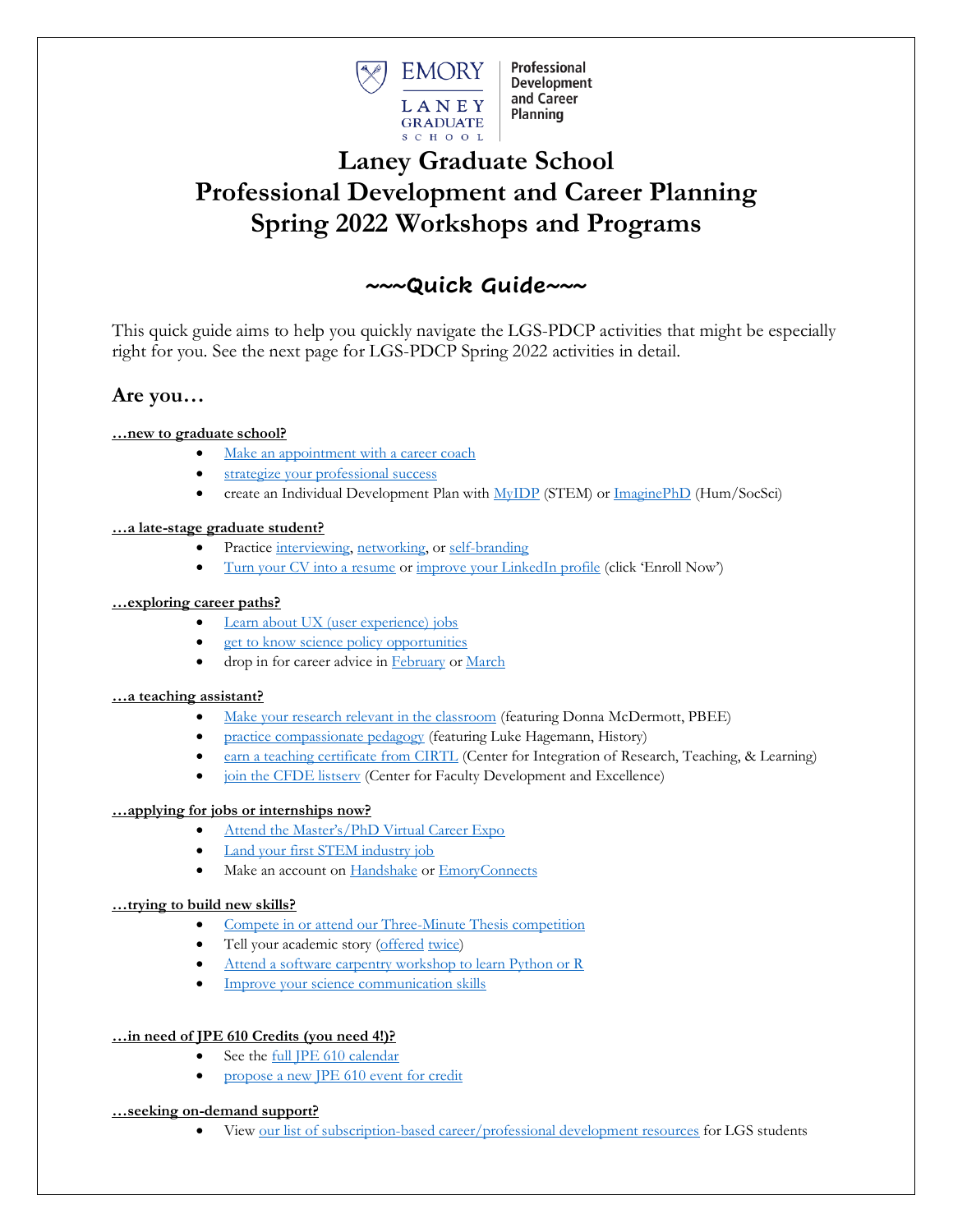# **Laney Graduate School Professional Development and Career Planning Spring 2022 Workshops and Programs**

Be sure to view the [LGS Professional Development and Career Planning calendar](https://www.trumba.com/calendars/emory_LGS_professional_development) for a detailed look at all the activities taking place to support the professional development of LGS graduate students.

## **Career Coaching for Graduate Students**

Graduate Students are invited to sign up for one-on-one coaching with Laney's career coaches. **Sign up for a Coaching Appointment at:** [bit.ly/emorylaneypdcp](https://bit.ly/emorylaneypdcp) or attend one of our periodic **Drop-In Sessions:**

- **Career Coaching Drop-In Session with Helen Klepac and Rob Pearson Date:** February 28, 2022 ♦ Time: 11:00am to 12:00pm ♦ [Sign Up Here](https://www.trumba.com/calendars/Emory_Grad_School_Main?eventid=157366426)
- **Career Coaching Drop-In Session with Dr. Ariela Freedman and Rob Pearson Date:** March 30, 2022 ♦ Time: 11:00am to 12:00pm ♦ [Sign Up Here](https://www.trumba.com/calendars/Emory_Grad_School_Main?eventid=157367592)

LGS Career Coaches also offer trainings and workshops throughout the semester. This semester, we are pleased to offer the following sessions:

**Strategies for Professional Success from LGS Career Coaches Date:** February 3, 2022 ♦ Time: 2:00pm to 4:00pm ♦ [Sign Up Here](https://www.trumba.com/calendars/Emory_Grad_School_Main?eventid=157069132)

**Strengths-Based Interviewing Date:** February 4, 2022  $\blacklozenge$  **Time**: 10:00am to 12:00pm  $\blacklozenge$  [Sign Up Here](https://www.trumba.com/calendars/Emory_Grad_School_Main?eventid=157364646)

#### **Turn your CV into a Resume Date:** February 10, 2022  $\blacklozenge$  **Time**: 10:00am to 12:00pm  $\blacklozenge$  [Sign Up Here](https://www.trumba.com/calendars/Emory_Grad_School_Main?eventid=157407528)

**Challenging Negative Career Beliefs: Discovering What Could be Holding You Back Date:** February 17, 2022 ♦ **Time**: 10:00 am to 12:00 pm ♦ [Sign Up Here](https://www.trumba.com/calendars/Emory_Grad_School_Main?eventid=157366301)

#### **Strengths-Based Networking**

**Date:** March 14, 2022 ♦ Time: 10:00am to 12:00pm ♦ [Sign Up Here](https://www.trumba.com/calendars/Emory_Grad_School_Main?eventid=157366480)

**Developing Your Own Personal Branding for Career Success Date:** March 24, 2022 ♦ Time: 10:00am to 12:00pm ♦ [Sign Up Here](https://www.trumba.com/calendars/Emory_Grad_School_Main?eventid=157367128)

# **Career-Specific Trainings**

**Career Pathways in Science Policy**, featuring Dr. Joel Baumgart, Assistant Vice Provost, Faculty Success and Recognition.

**Date:** January 27, 2022 ♦ Time: 10:00am to 11:30am ♦ [Sign Up Here](https://www.trumba.com/calendars/Emory_Grad_School_Main?eventid=157255022)

#### **Alumni Panel: Careers in User Experience**

Alumni panels connect students with distinguished alumni who have chosen career paths outside of the academy. This panel is about careers for PhDs in the interdisciplinary field of User Experience. **Date:** February 15, 2022 ♦ Time: 2:00pm to 3:30pm ♦ [Sign Up Here](https://www.trumba.com/calendars/Emory_Grad_School_Main?eventid=157205781)

#### **Master's and PhD Virtual Career Expo**

**Date**: March 9, 2022 ♦ Time: 11:00am to 5:00pm ♦ [Learn More Here](https://www.trumba.com/calendars/Emory_Grad_School_Main?eventid=156491317)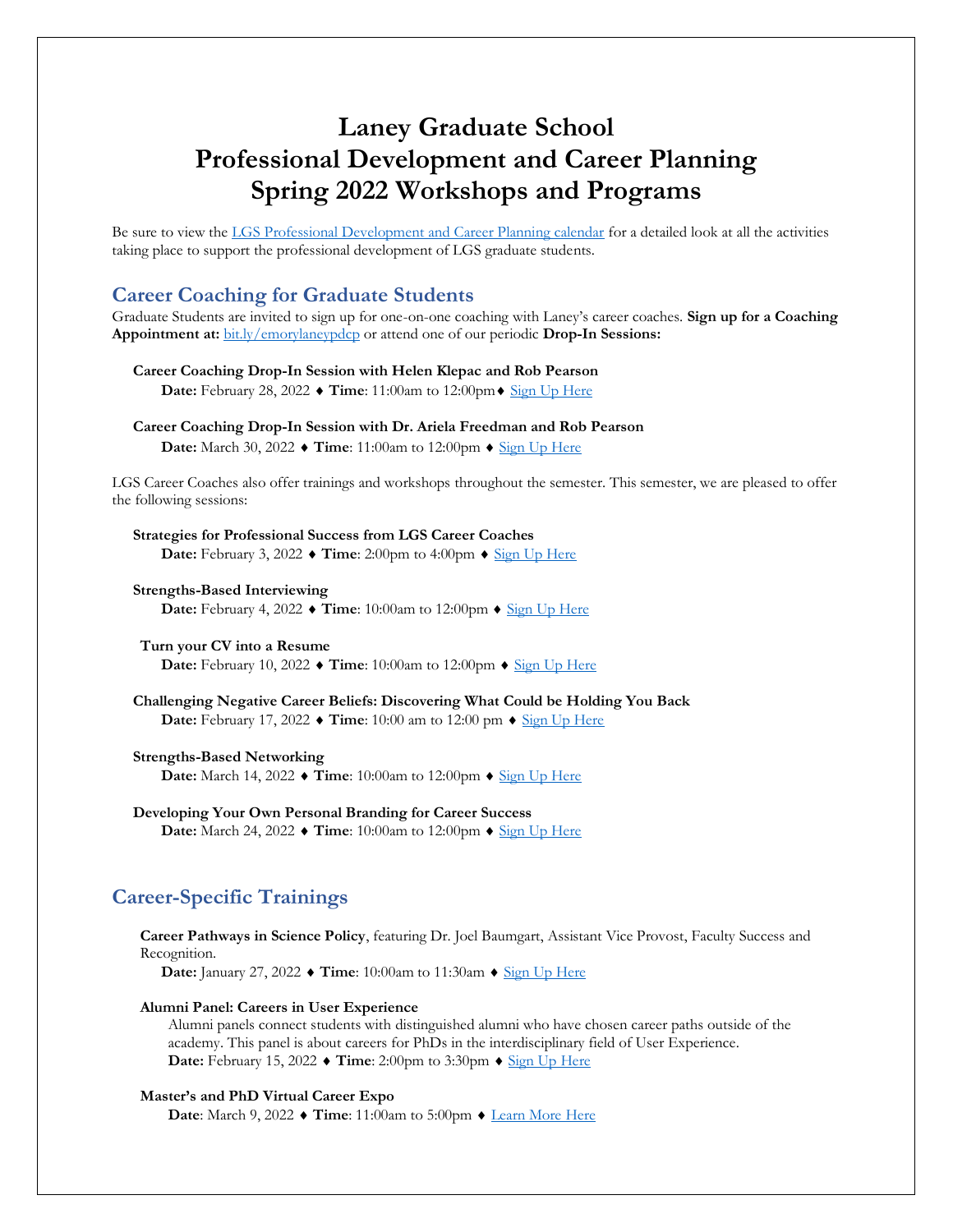## **Skills-Based Trainings**

#### **Three Minute Thesis (3MT®)**

Share your work and its impact with a wider audience, refine your presentation skills, and compete to become Emory's 2022 3MT winner. Cash prizes are available for the winner, the runner-up, and the "People's Choice" award. The winner will move on to compete in the regional and possibly national competition. If you are interested in competing, click here [to learn about how to enter the competition.](https://www.gs.emory.edu/professional-development/sharpening-skills/3MT.html)

#### **3MT® Information Session**

**Date:** January 21, 2022 ♦ Time: 11:00am to 12:00pm ♦ [Sign Up Here](https://www.trumba.com/calendars/Emory_Grad_School_Main?eventid=156984592)

#### **Three Minute Thesis (3MT®) Finals Competition**

Come watch LGS graduate students compete as they explain their research project through a verbal presentation to a non-specialist audience.

**Date:** April 6, 2022 ♦ Time: 4:00pm to 7:00pm ♦ Registration information forthcoming

#### **Science Communication Workshop: How to Get Your Audience's Attention...And Keep It**

Practice communicating your science using three presentation elements: message, audience, and desired outcome. Sponsored by the Office of Postdoctoral Education.

**Date:** February 2, 2022 ♦ Time: 10:00am to 1:00pm ♦ [Sign Up Here](https://emory.zoom.us/meeting/register/tJUtd-CvqD8rH9HPgCVv4iiXPI4TDKEZZgLy)

#### **Grant Writing Coaching**

LGS offers grant writing coaching to students in the humanities and social sciences who are preparing grant and fellowship applications. Students at all stages of their program are invited to apply, whether you are developing a proposal for dissertation research support, a write-up/completion fellowship, or a postdoctoral fellowship.

**Application Deadline: February 21, 2022 ♦ [Learn more and apply here.](https://www.gs.emory.edu/professional-development/sharpening-skills/grant-writing/index.html)** 

#### **Software Carpentry Workshop**

Software Carpentry aims to help researchers get their work done in less time and with less pain by teaching them basic research computing skills. This hands-on workshop on Thursday evenings in February will cover the basic concepts and tools below. **Sign Up Here.** 

Bash Command/Unix shell: February 3, 2022  $\blacklozenge$  4:00pm to 7:00pm Version Control with Git: February 10, 2022  $\blacklozenge$  4:00pm to 7:00pm **Python or R, your choice (Part 1):** February 17, 2022  $\blacklozenge$  4:00pm to 7:00pm **Python or R, your choice (Part 2):** February 24, 2022  $\blacklozenge$  4:00pm to 7:00pm

## **SciPhD: Business of Science—How to Land your First Job**

This series of webinars featuring SciPhD covers all aspects of finding, preparing for, interviewing for, and negotiating for job opportunities in industry available to scientists in all fields. This is a collaboration with the School of Medicine's Office of Postdoctoral Education. [Sign Up Here.](https://forms.office.com/Pages/ResponsePage.aspx?id=nPsE4KSwT0K80DImBtXfOGtVMURgKlhOlWv2eLCGVh5UMzZFNjM1TEozTzdFU1g3NkhVNktISDZFRy4u)

**Part 1 - Business of Science: Date:** March 14, 2022 **Time**: 3:00pm to 5:00pm

**Part 2 - Communications Part I: Date:** March 21, 2022 **Time**: 3:00pm to 5:00pm

**Part 3 - Communications Part II: Date:** March 28, 2022 **Time**: 3:00pm to 5:00pm

**Part 4 - Building and Leveraging Your Network: Date:** April 11, 2022 **Time**: 3:00pm to 5:00pm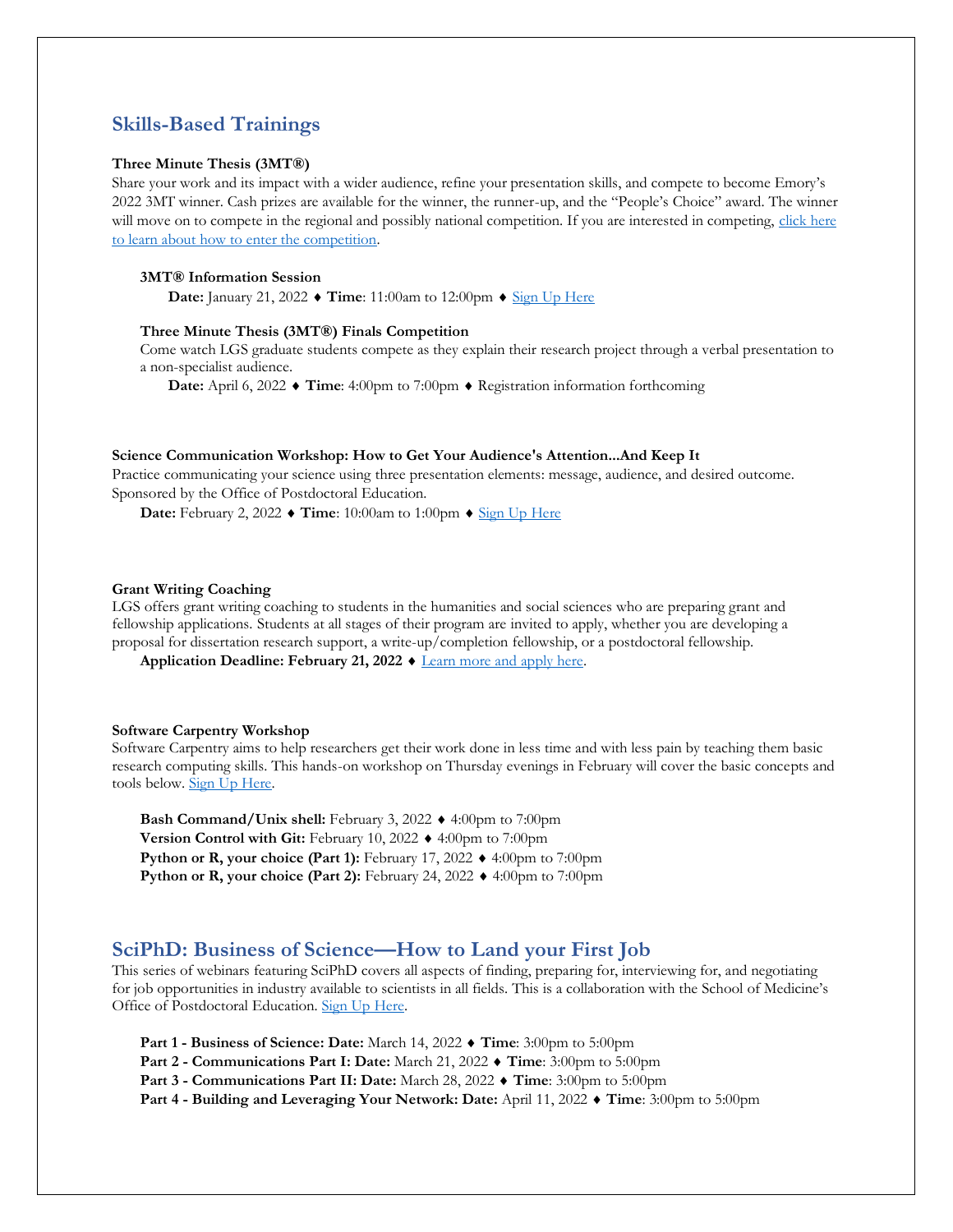## **TATTO Extensions**

These sessions extend and expand the conversations of TATTO 600 and program-based TATTO trainings. They are opportunities for students to learn and discuss different aspects of teaching and gain more insight into best practices and new approaches to excellence in teaching. This semester, our two TATTO extensions will be organized by winners of the Martha and William Dobes Outstanding Graduate Teaching Fellow Award.

The Martha and William Dobes Outstanding Graduate Teaching Fellow Award promotes reflection on the impact of themes of science, reason, and/or humanism upon the research and teaching activities of advanced graduate students. Awardees develop an LGS-facing remote training, workshop, or presentation related to their teaching expertise.

#### **Practicing Compassionate Pedagogy in the College Classroom**

featuring Like Hagemann (History PhD Program)

**Date:** March 17, 2022  $\blacklozenge$  **Time**: 5:00pm to 7:00pm  $\blacklozenge$  [Sign Up Here](https://www.trumba.com/calendars/Emory_Grad_School_Main?eventid=157192807)

**Making your Science Research Relevant to Students and Strangers (in Teaching and Outreach)**

featuring Donna McDermott (Population Biology, Ecology, and Evolution PhD Program) **Date:** April 14, 2022 ♦ Time: 3:00pm to 5:00pm ♦ [Sign Up Here](https://www.trumba.com/calendars/Emory_Grad_School_Main?eventid=157192835)

# **Jones Program in Ethics (Selected JPE 610 Sessions)**

The following activities are eligible to receive JPE 610 credit for LGS students who sign up in advance. To see the full schedule of JPE 610 activities or to learn how to sign up for a JPE 610 session, visit the JPE 610 homepage on the LGS [website.](https://www.gs.emory.edu/professional-development/jpe/jpe610.html)

#### **Climate Change from the Streets Date:** January 24, 2022 ♦ Time: 12:00pm to 1:30pm ♦ [Sign Up Here](https://www.trumba.com/calendars/Emory_Grad_School_Main?eventid=157326407)

**"Your Health is Your Wealth": The Role of Race and Social Inequality in Healthy Individuals' Participation in Phase I Trials Date:** January 31, 2022 ♦ Time: 12:00pm to 1:30pm ♦ [Sign Up Here](https://www.trumba.com/calendars/Emory_Grad_School_Main?eventid=157326853)

**Why Do We Need IRBs or Ethics Committees Anyway? Date:** February 8, 2022 ♦ Time: 10:00am to 11:30am ♦ [Sign Up Here](https://www.trumba.com/calendars/Emory_Grad_School_Main?eventid=157028418)

**Relocation & Realignment: The Political Impact of Black Migration and Politics Date:** February 28, 2022 ♦ **Time**: 12:00pm to 1:30pm ♦ [Sign Up Here](https://www.trumba.com/calendars/Emory_Grad_School_Main?eventid=157326861)

**Race and Fear in Public Life: What Islamophobia Tells Us about America Date:** March 14, 2022 ♦ Time: 12:00pm to 1:30pm ♦ [Sign Up Here](https://www.trumba.com/calendars/Emory_Grad_School_Main?eventid=157326877)

**How to Translate Academia into Accessible, Memorable Story (2 sessions) Date:** March 18, 2022  $\blacklozenge$  **Time**: 10:00am to 12:00pm  $\blacklozenge$  [Sign Up Here](https://www.trumba.com/calendars/Emory_Grad_School_Main?eventid=156944091) **Date:** March 25, 2022  $\blacklozenge$  **Time**: 10:00am to 12:00pm  $\blacklozenge$  [Sign Up Here](https://www.trumba.com/calendars/Emory_Grad_School_Main?eventid=157192628)

#### **Ethics of Research Dissemination**

**Date:** March 24, 2022 ♦ Time: 3:00pm to 4:30pm ♦ Registration page TBA

## **Science Communication**

**Date:** TBD ◆ **Time**: TBD ◆ Registration page TBA

## **Ethics of Authorship Date: TBD ♦ Time: TBD ♦ Registration page TBA**

### **The Dangers of Invisible Privilege Date: TBD ♦ Time: TBD ♦ Registration page TBA**